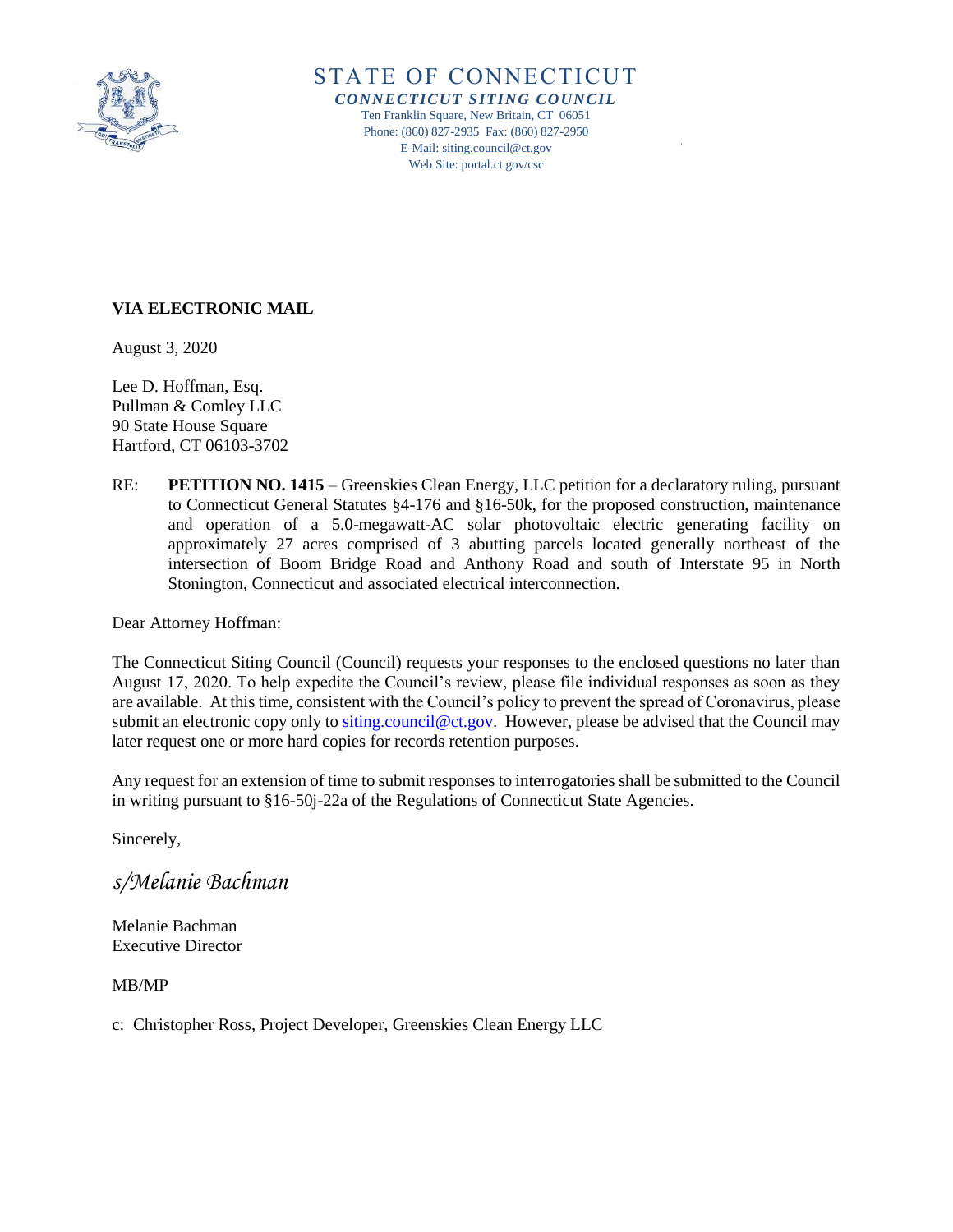**Petition No. 1415 Interrogatories Set One August 3, 2020**

### **Project Development**

- 1. If Greenskies Clean Energy LLC's (GCE or Petitioner) project is approved, identify all permits necessary for construction and operation, and indicate which entity will hold the permit(s).
- 2. Is the sale of the facility output to Connecticut State Colleges and Universities (CSCU) through a bilateral contract or a tariff mechanism offered through the electrical distribution company? Or does the Petitioner have virtual net metering (VNM) agreement(s) with CSCU? If so, would all 5 megawatts (MW) alternating current (AC) be dedicated to VNM? Explain.
- 3. Would the Petitioner participate in the ISO-NE Forward Capacity Auction? If yes, which auction(s) and capacity commitment period(s)?
- 4. Pursuant to Connecticut General Statutes §16-50k(a), has the Petitioner obtained a letter from the Connecticut Department of Energy and Environmental Protection (DEEP) that the proposed facility will not materially affect the status of core forest? Please submit any correspondence submitted to and/or received from DEEP relative to the proposed facility.

# **Proposed Site**

- 5. Referencing page 5 of the Petition, the Petitioner states, "Until 2016, the site consisted of forestland. It was cleared at that time by the landowner for potential farming purposes but has not been used as such." Referencing Appendix H of the Petition, Phase 1A Cultural Resources Assessment Survey, page 23, the Petitioner notes that, "At the time of survey, an area located at the northwest portion of the project area contained an agricultural field planted with corn (Figure 14)." Please clarify if any portion of the proposed project area is currently used for agricultural purposes and if it is used by the property owner or if it is leased to a third party.
- 6. Would all components of the solar photovoltaic panels be recyclable? Could components of panels be reused to make photovoltaic cells or whole panels be used to make new solar panels at the end of the life of this project? Could the solar panels and/or associated components be repurposed for a different use or product?

# **Energy Output**

7. Have electrical loss assumptions been factored into the output of the facility? What is the output (MW AC) at the point of interconnection?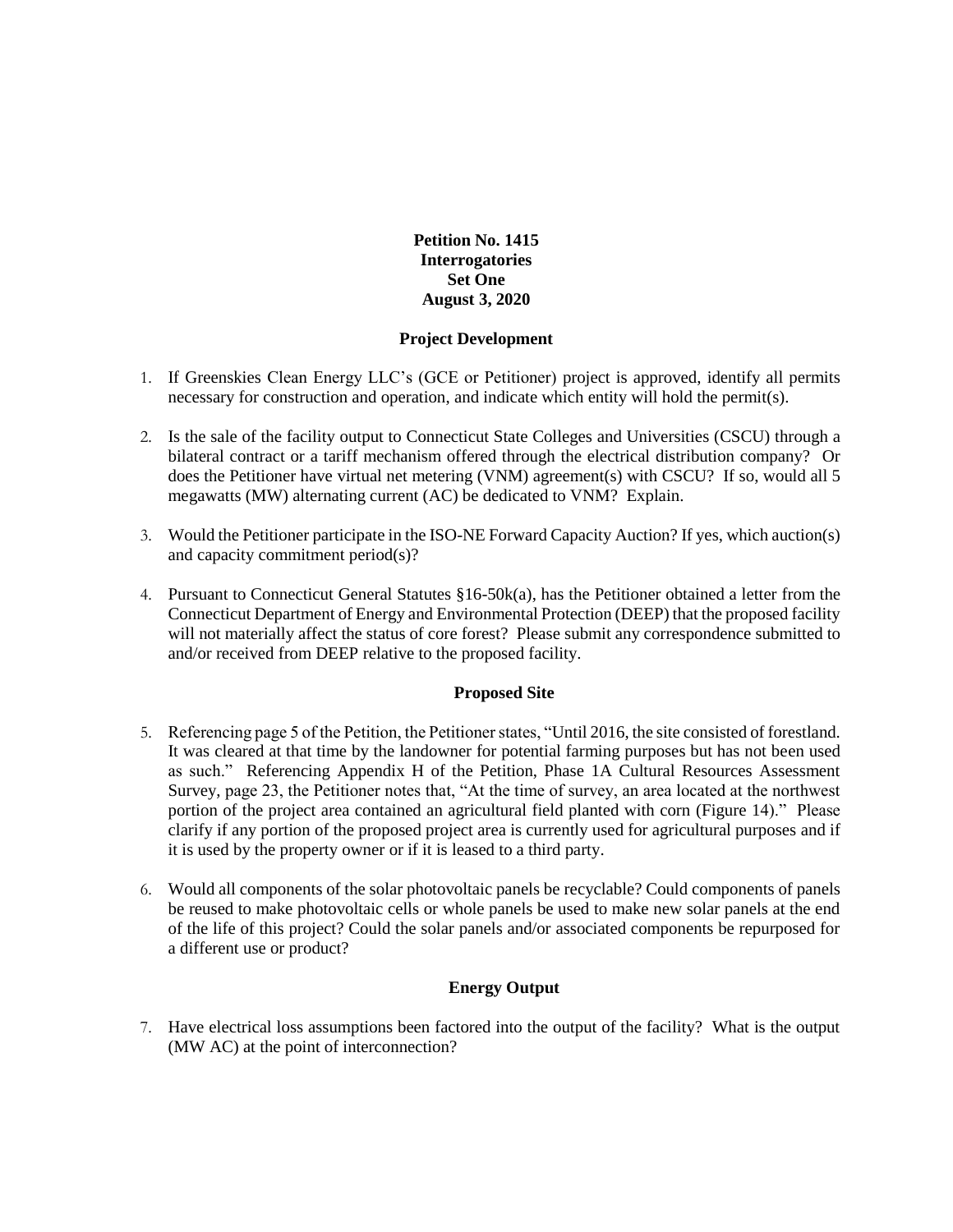- 8. What is the projected capacity factor (expressed as a percentage) for the proposed project? For clarity, is this capacity factor based on a ratio of AC MWh to AC MWh, or a ratio of AC MWh to DC MWh?
- 9. What is the efficiency of the photovoltaic module technology of the proposed project?
- 10. Would the power output of the solar panels decline as the panels age? If so, estimate the percent per year.
- 11. Is the project being designed to accommodate a potential future battery storage system? If so, please indicate the anticipated size of the system, where it may be located on the site, and the impact it may have on the zero emission renewable energy credit (ZREC) and/or VNM agreements, as applicable.
- 12. Would the impact of soft or hard shading reduce the energy production of the proposed project? If so, was this included in the proposed projects capacity factor?
- 13. Could the project be designed to serve as a microgrid?
- 14. If one section of the solar array experiences electrical problems causing the section to shut down, could other sections of the system still operate and transmit power to the grid?
- 15. Do solar facilities present a challenge for the independent system operator for balancing loads and generation (to maintain the system frequency) due to the changing (but not controlled) megawatt output of a solar facility? What technology or operational protocols could be employed to mitigate any challenges?

# **Site Components and Solar Equipment**

- 16. Provide the following information regarding the Project solar panels:
	- a) Will the panels be mounted in a portrait or landscape fashion?
	- b) What is the proposed height from grade to the bottom edge of the solar panels? Referencing Drawing E300, Racking Detail, would the top edge of the solar panels be about 6'7" higher than the bottom edge?
- 17. How many panels will each rack hold?
- 18. Is the wiring from the panels to the inverters installed on the racking? If wiring is external, how would it be protected from potential damage from weather exposure, vegetation maintenance, or animals?
- 19. Referencing page 9 of the Petition, would the existing access be improved with gravel as necessary? What, if any, improvements would be performed where the existing access crosses Wetland 4?
- 20. Referencing Appendix A of the Petition, Drawing C-3.1, the proposed aisle width between solar panel rows is 15 feet. What is the minimum aisle width at which the solar panel rows could be installed?
- 21. Referencing Appendix G of the Petition, Stormwater Report, page 9, the Petitioner states, "The entire portion of the Site is within Zone X (0.2% annual chance flood) according to the Federal Emergency Management Agency (FEMA) Flood Insurance Rate Map…" Referencing the FEMA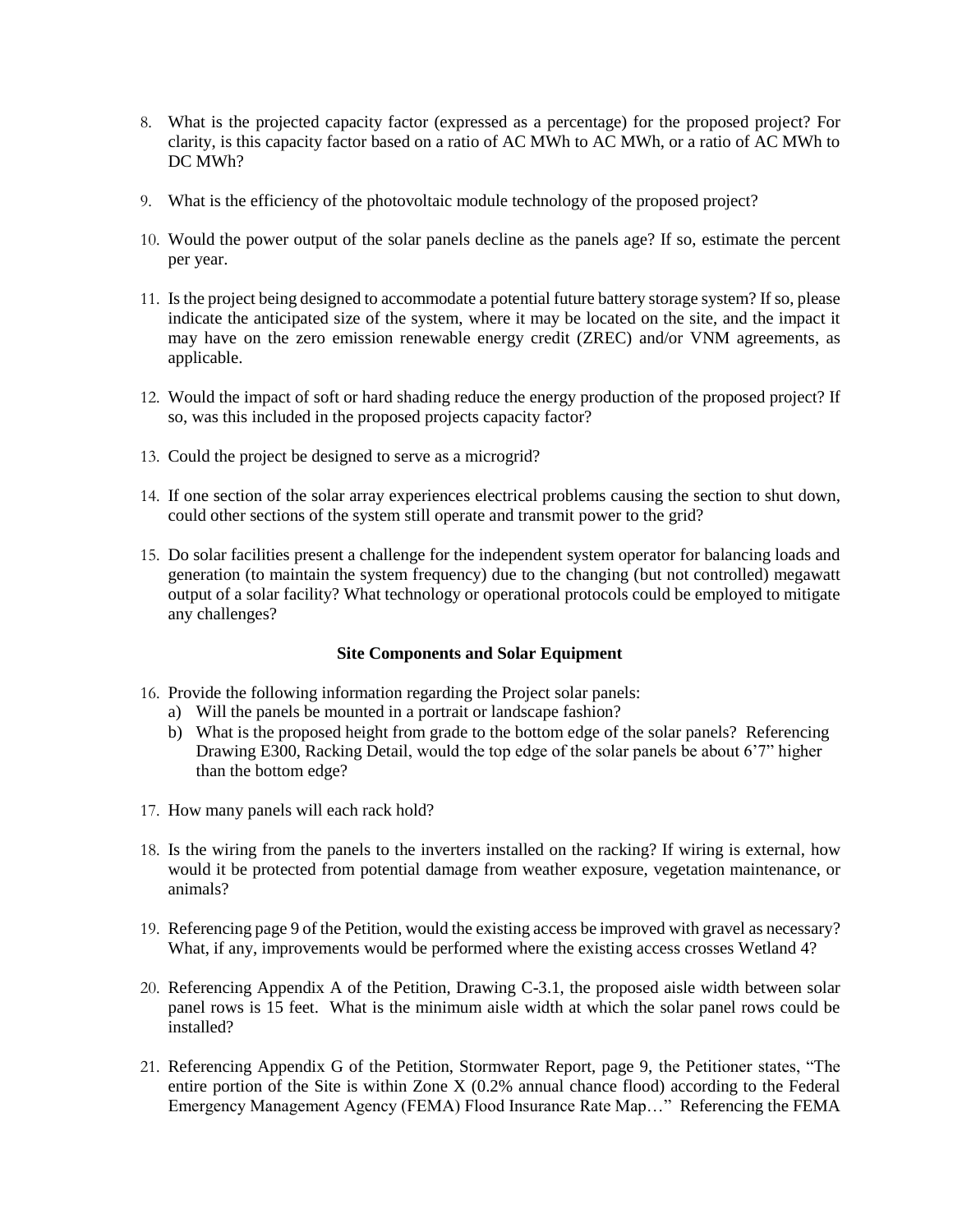Flood Insurance Rate Map under Appendix A of the Stormwater Report, is it correct to say that the site is located within the unshaded Zone X, an area outside of the 100-year and 500-year flood zones?

## **Interconnection**

- 22. What is the line voltage of the proposed electrical interconnection?
- 23. Is the project interconnection required to be reviewed by ISO-NE?
- 24. Referencing page 10 of the Petition, it states, "The scope and Facility Study Agreement were received in May 2020 and are pending review." What is the status of the Facility Study Agreement? Has Eversource confirmed that the interconnection to Shunock Substation could accommodate the 5 MW output from the proposed solar facility?
- 25. Referencing page 10 of the Petition, it states, "Eversource will provide GCE with interconnection agreements upon completion of the Facility Study." What is the status of the interconnection agreements?
- 26. Referencing page 10 of the Petition, it states, "The proposed project…will not require a dedicated feeder." Is the existing distribution that connects to Shunock Substation three-phase, or would it have to be upgraded from single-phase to three-phase?

## **Public Safety**

- 27. Would the project comply with the National Electrical Code, the National Electrical Safety Code and any applicable National Fire Protection Association codes and standards?
- 28. Would the proposed project meet the applicable Department of Energy and Environmental Protection noise standards at the property boundaries?
- 29. Where is the nearest federally-obligated airport? Is a glare analysis required to comply with Federal Aviation Administration (FAA) policy?
- 30. Would the proposed project require a review/determination from the FAA regarding any potential hazard to air navigation?
- 31. With regard to emergency response:
	- a. Is outreach and/or training necessary for local emergency responders in the event of a fire or other emergency at the site?
	- b. How would site access be ensured for emergency responders?
	- c. In the event of a brush or electrical fire, how would the Petitioner mitigate potential electric hazards that could be encountered by emergency response personnel?
	- d. Could the entire facility be shut down and de-energized in the event of a fire? If so, how?

#### **Environmental**

32. Page 5 of the Petition notes that, "[T]he site has grown to be covered with low lying brush and smaller-sized saplings." Page 26 of the Petition notes that, "No tree clearing is proposed…" Is it correct to say that no trees greater than six inches diameter would be removed to construct the facility? If no, explain.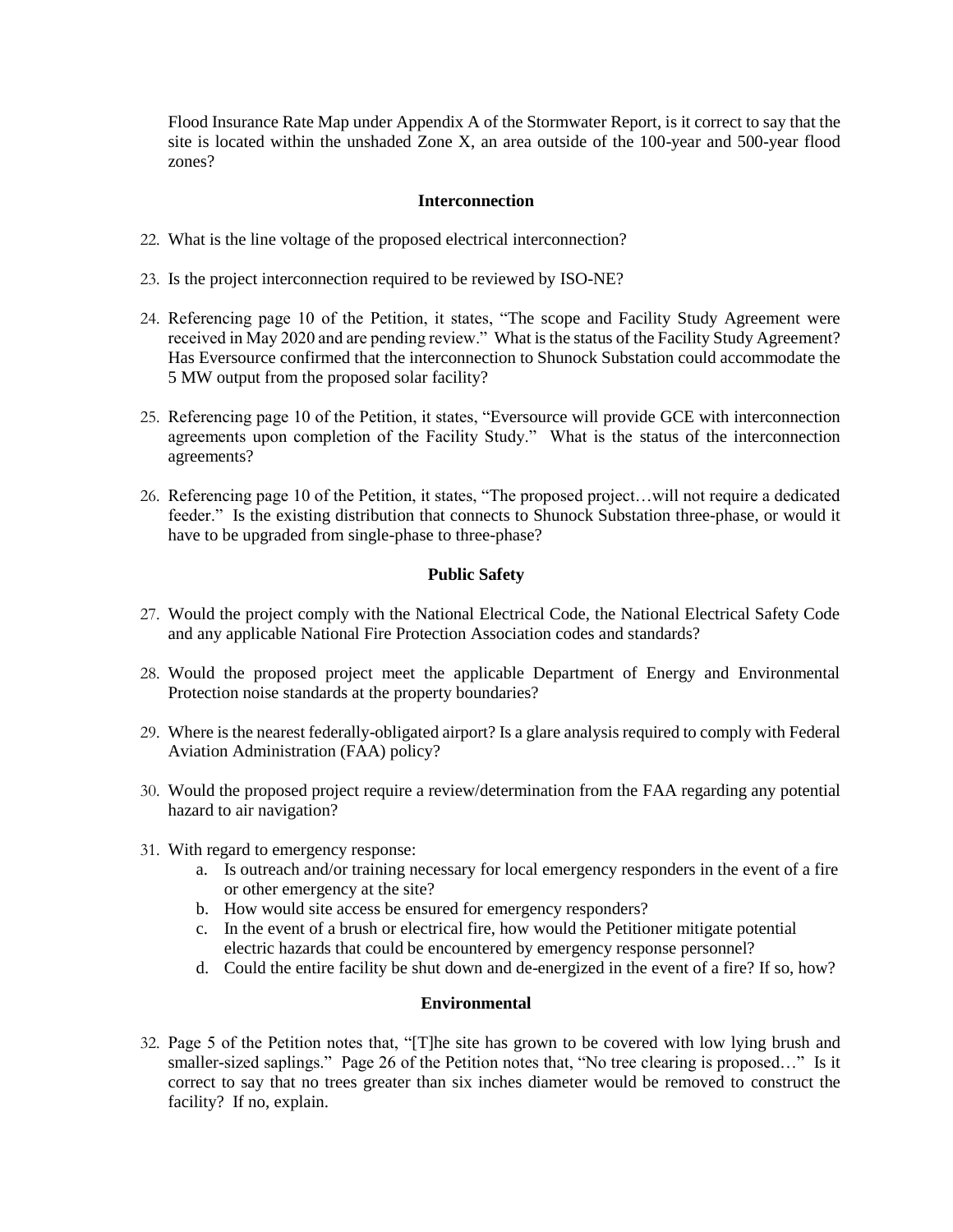- 33. The Greenhouse Gas (GHG) Assessment in Appendix M of Council Petition No. 1352 compared the life cycle GHG emissions from a solar project to a scenario where the solar project is avoided and an equivalent amount of natural gas-fired electric generation operated for the estimated life of the solar facility. Referencing Appendix E of this Petition, how would the net GHG emissions (or reduction) over the life of the solar facility and carbon debt payback be affected under this natural gas-fired generation versus proposed solar generation scenario?
- 34. Referencing page 26 and Appendix J of the Petition, the Petitioner notes that a survey for the eastern spadefoot and three state-listed plant species will be performed between May 2020 and June 2020, and a report will be submitted to DEEP Wildlife Division for review and final determination. Provide an update on the status of such report. Include a copy of such report and any DEEP response(s) to the report if available.
- 35. Please respond to the Council on Environmental Quality comments dated July 22, 2020.
- 36. Are there any wells on the site or in the vicinity of the site? If so, how would the petitioner protect the wells and/or water quality from construction impacts?
- 37. Provide a Spill Prevention, Control and Countermeasure Plan.
- 38. What effect would runoff from the drip edge of each row of solar panels have on the site drainage patterns? Would channelization below the drip edge be expected? If not, why not?
- 39. Would the proposed project be consistent with the 2015 U.S. Army Corps of Engineers Vernal Pool Best Management Practices?
- 40. Provide an updated vernal pool assessment map showing the solar panels and other developed site features with a table quantifying pre- and post-construction development area percentages for the vernal pool envelope and critical terrestrial habitat.
- 41. What is the host municipality's setback regulation from wetlands?
- 42. What is the length of the posts and to what depth would the posts be driven into the ground to provide structural stability? Are any impacts to groundwater quality anticipated? If so, how would the petitioner manage and/or mitigate these impacts?
- 43. Where is the nearest recreational area from the proposed site? Describe the visibility of the proposed project from this recreational area.
- 44. Where is the nearest national, state and/or locally-designated scenic road from the proposed site? Describe the visibility of the proposed project from the nearby scenic road.
- 45. Please submit photographic site documentation with notations linked to the site plans or a detailed aerial image that identify locations of site-specific and representative site features. The submission should include photographs of the site from public road(s) or publicly accessible area(s) as well as Site-specific locations depicting site features including, but not necessarily limited to, the following locations as applicable: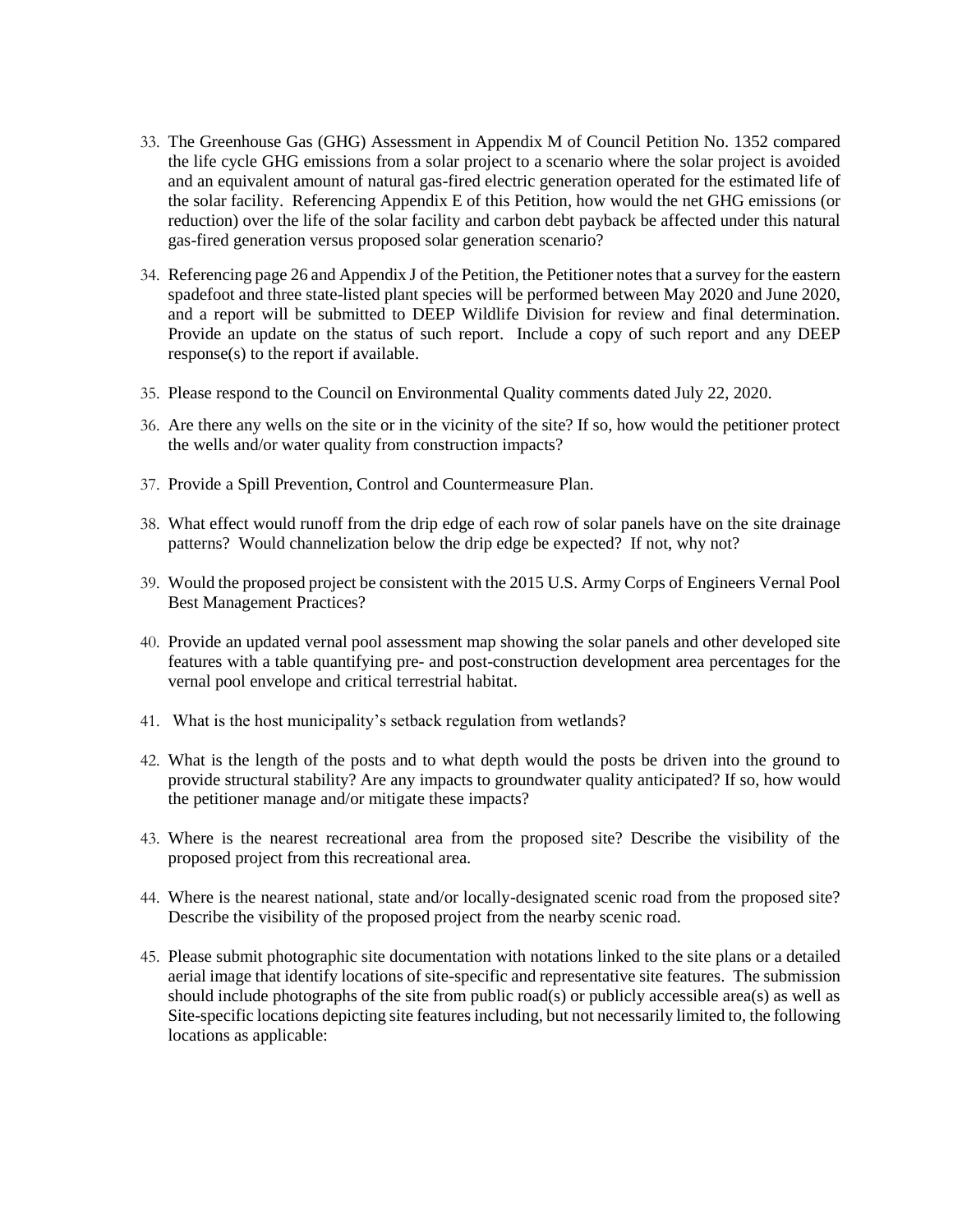For each photo, please indicate the photo viewpoint direction and stake or flag the locations of sitespecific and representative site features. Site-specific and representative site features include, but are not limited to, as applicable:

- 1. wetlands, watercourses and vernal pools;
- 2. forest/forest edge areas;
- 3. agricultural soil areas;
- 4. sloping terrain;
- 5. proposed stormwater control features;
- 6. nearest residences;
- 7. Site access and interior access road(s);
- 8. utility pads/electrical interconnection(s);
- 9. clearing limits/property lines;
- 10. mitigation areas; and
- 11. any other noteworthy features relative to the Project.

A photolog graphic must accompany the submission, using a site plan or a detailed aerial image, depicting each numbered photograph for reference. For each photo, indicate the photo location number and viewpoint direction, and clearly identify the locations of site-specific and representative site features show (e.g., physical staking/flagging or other means of marking the subject area).

The submission shall be delivered electronically in a legible portable document format (PDF) with a maximum file size of <20MB. If necessary, multiple files may be submitted and clearly marked in terms of sequence.

### **Facility Construction**

- 46. Referencing page 17 of the Petition, has GCE submitted its application to DEEP for a Stormwater Permit? What is the status?
- 47. With regard to earthwork required to developed the site, provide the following:
	- a) Will the site be graded? If so, in what areas?
	- b) What is the desired slope within the solar array areas?
	- c) Could the solar field areas be installed with minimal alteration to existing slopes?
	- d) If minimal alteration of slopes are proposed, can existing vegetation be maintained to provide ground cover during construction?
	- e) Estimate the amounts of cut and fill in cubic yards for the access road(s)
	- f) Estimate the amounts of cut and fill in cubic yards for solar field grading.
	- g) If there is excess cut, will this material be removed from the site property or deposited on the site property?
- 48. Would topsoil be stripped from the site prior to grading? If so, would the topsoil be spread over the disturbed areas once grading is complete? If not, how would growth of new vegetation/grasses be promoted within the graded areas if nutrient rich soils are not present?
- 49. How would the posts (that support the racking system) be driven into the ground? In the event that ledge is encountered, what methods would be utilized for installation?
- 50. What is the minimum road width required for post-construction use?